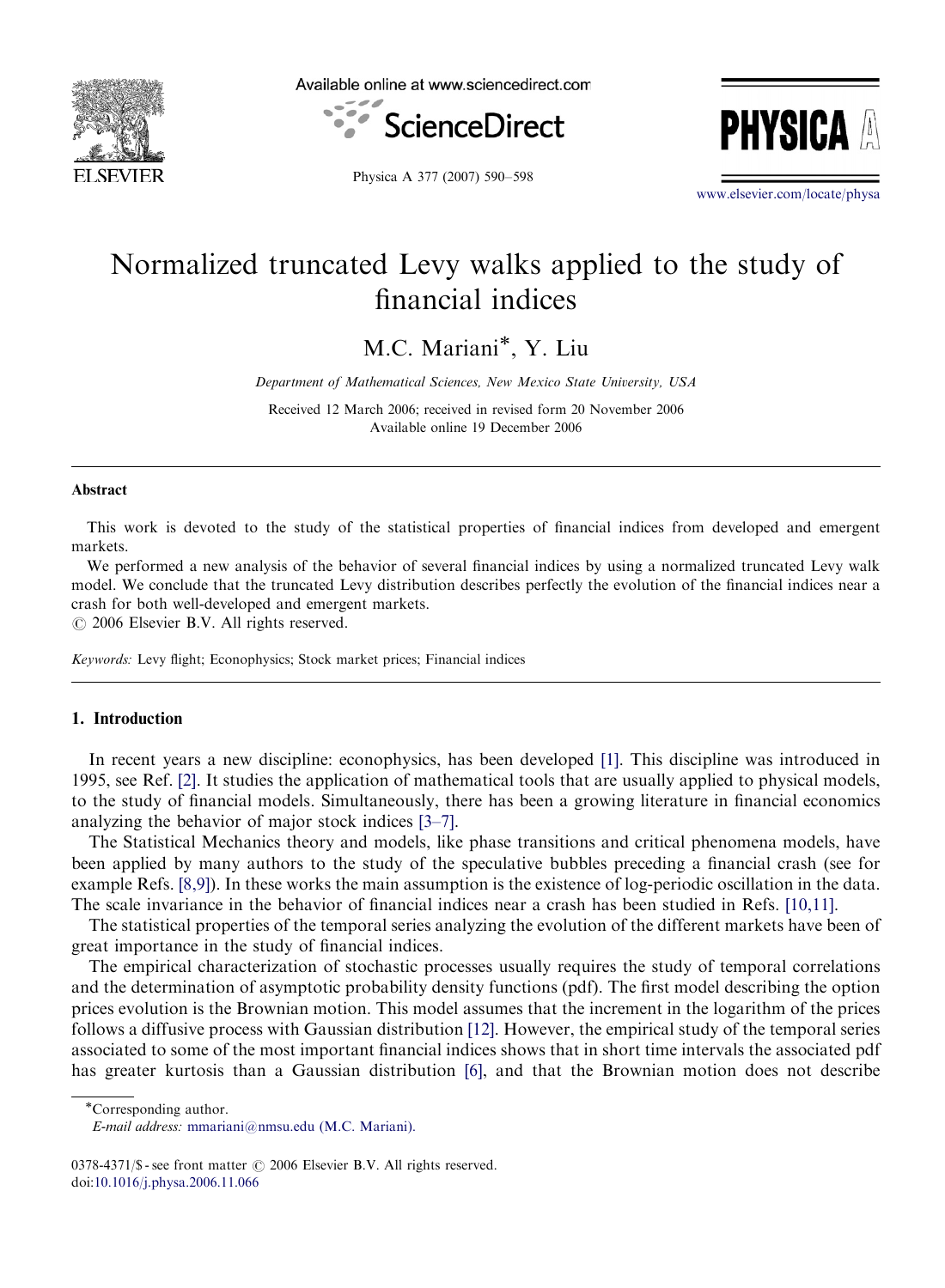accurately the evolution of financial indices near a crash. The first step in order to explain this behavior was done in 1963 by Mandelbrot [\[13\]](#page--1-0). He developed a stochastic model for the evolution of the cotton price by using a stable non-Gaussian Levy process [\[14\].](#page--1-0) However, these distributions are not appropriated for working in long-range correlation scales. These problems can be avoided considering that the temporal evolution of financial markets is described by a Truncated Levy Flight (TLF) [\[15,16\]](#page--1-0).

Most of the studies mentioned before have been done with financial indices of developed markets that have a great volume of transactions. In this work we analyze financial indices corresponding to developed and emergent markets.

Our main interest is to verify that the TLF distribution describes accurately the behavior of financial indices for both developed and emergent markets.

The presentation is organized as follows. In section 2, we give a short introduction to the Levy distributions. In section 3, we present the indices that will be analyzed and the normalized Levy model that will be used for our numerical analysis. Finally, in section 3, we conclude that our results are perfectly compatible with a TLF distribution.

### 2. The truncated Levy flight

Levy [\[17\]](#page--1-0) and Khintchine [\[18\]](#page--1-0) solved the problem of determining the functional form that all the stable distributions must follow. They found that the most general representation is through the characteristic functions  $\varphi(q)$  that are defined by the following equation:

$$
\ln(\varphi(q)) = \begin{cases} i\mu q - \gamma |q|^2 \left[ 1 - i\beta \frac{q}{|q|} \tan\left(\frac{\pi}{2}\alpha\right) \right] & (\alpha \neq 1), \\ \mu q - \gamma |q| \left[ 1 + i\beta \frac{q}{|q|} \frac{2}{\pi} \ln|q| \right] & (\alpha = 1), \end{cases}
$$

where  $0 < \alpha \leq 2$ ,  $\gamma$  is a positive scale factor,  $\mu$  is a real number and  $\beta$  is an asymmetry parameter that takes values in the interval  $[-1,1]$ . For an extensive discussion see Ref. [\[1\].](#page--1-0)

The analytic form for a stable Levy distribution is known only in the cases:

 $\alpha = 1/2$ ,  $\beta = 1$  (Levy–Smirnov distribution),  $\alpha = 1, \beta = 0$  (Lorentz distribution) and  $\alpha = 2$  (Gaussian distribution).

We consider symmetric distributions ( $\beta = 0$ ) with zero mean value ( $\mu = 0$ ). In this case the characteristic function takes the form

 $\varphi(q) = e^{-\gamma |q|^{\alpha}}.$ 

As the characteristic function of a distribution is its Fourier transform, the stable distribution of index  $\alpha$  and scale factor  $\gamma$  is

$$
P_L(x) \equiv \frac{1}{\pi} \int_0^\infty e^{-\gamma |q|^x} \cos(qx) dq.
$$

The asymptotic behavior of the distribution for big values of the absolute value of  $x$  is given by

$$
P_L(|x|) \approx \frac{\gamma \Gamma(1+\alpha) \sin(\pi \alpha/2)}{\pi |x|^{1+\alpha}} \approx |x|^{-(1+\alpha)},
$$

and the value at zero  $P_L(x = 0)$  by

$$
P_L(x=0) = \frac{\Gamma(1/\alpha)}{\pi \alpha \gamma^{1/\alpha}}.
$$

The fact that the asymptotic behavior for big values of  $x$  is a power law has as a consequence that the stable Levy processes have infinite variance. In order to avoid the problems arising in the infinite second moment